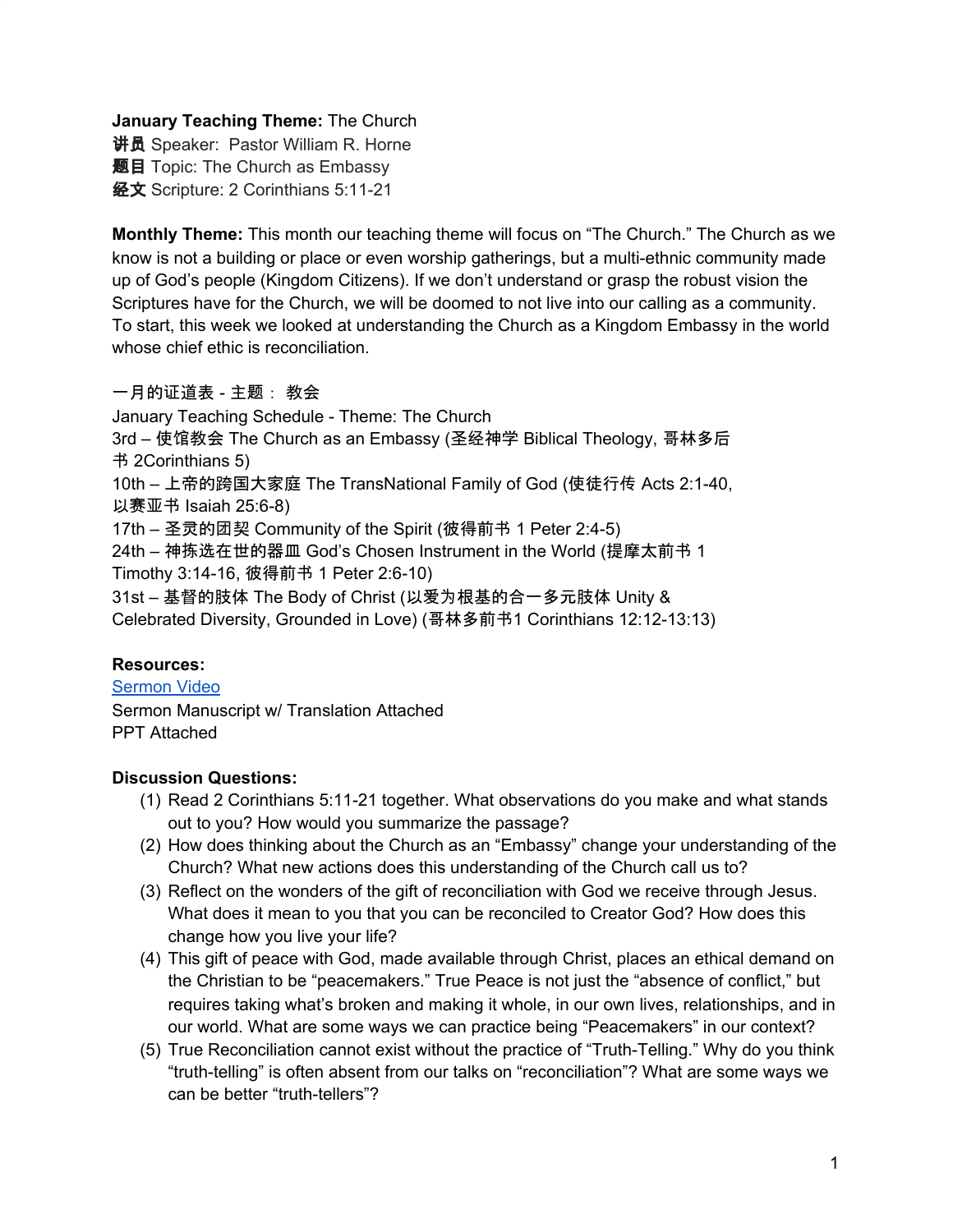(6) Just as God broke the barrier between God and Humanity through Jesus, we too are called to live with Barrier-Breaking Love. What are some practices you can take this year to cross relational barriers of the world and build authentic relationships?

# **Important Notes (Pastor Will):**

Thoughts on Q2: Recall, that when we think of the Church as only a "private religious institution" and not a Kingdom Embassy, we are prone to divorce our religious devotions and doctrine from our moral and ethical action in the world. A good example of such divorce happening with the people of God can be found in Isaiah 58, where Israel thought their religious devotion pleased God, but their involvement in "exploiting their workers" negated their religious devotion. We as Ambassadors of Christ must represent the ethics and vision of the Kingdom in all areas of life. Again, how can we live in a way that makes spaces like "Heaven on Earth."

Notes on Q4: Recall, that Biblical Peace (Shalom) is not the 'absence of conflict" but the pursuit of wholeness. Peacemaking doesn't mean passivity but actively working for wholeness. True peace does not exist until there is justice, restoration, and forgiveness.

### *Practices Ideas*

- Diving in Deep in your Relationship with God through the practice of Spiritual Disciplines.
	- Bible Reading, Fasting, Commitment to Community, Sabbath, etc.
- Examining where you have potentially broken relationships and doing the hard work for restoring those relationships to health. This could include forgiveness, truth-telling, confession to wrong-doing, etc. Don't just seek "no conflict," but work for the other's good and benefit.
- Taking inventory of your physical health. God has created us as holistic embodies creatures who need to care for our physical self. Though we can't experience the fullness of physical "shalom" in our own doing or life, we should seek to care well for ourselves. Eating right, exercising, good sleep, balance work-life activities, etc. The same can be said of our mental and emotional health. We need to take inventory of these things, which is a foreign practice to start but will do you wonders.
- Live in Non-Violence and refusing to promote violence and war. Find ways to creatively interrupt violence in our world.
- As a community, create a space and environment where people do not avoid conflict but speak honestly and graciously to one another. This is one of the core values of a healthy community. Maybe start this practice as a family unit.
- Refuse to participate in Gossip and talking behind people's backs.

Notes on Q5: The hardest step to truth-telling is often our refusal to admit we are wrong. A good place to start practicing truth-telling is slowing down enough to listen and confess when you are wrong.

### *Practice Ideas:*

- Confess and apologies when you are wrong.